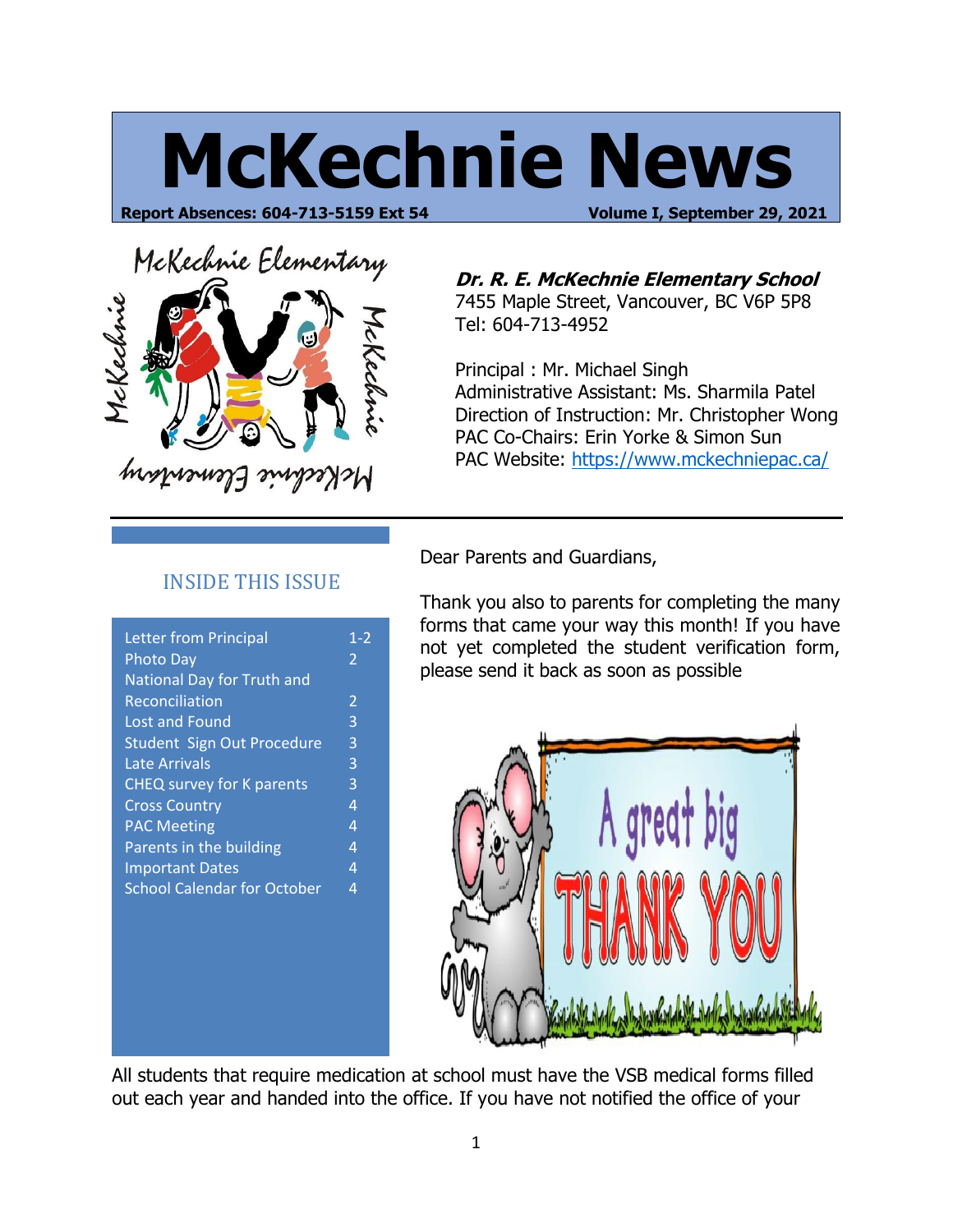child's medical needs, or have not handed in your paperwork / medication then please contact the office as soon as possible.

Just a reminder to call the SAFE ARRIVAL number (604.713.5159 Ext 54) if your child is going to be late or absent from school.

Sincerely, Michael Singh Principal



**Your photo day is coming up on Thursday, October 07, 2021.** Please dress your child ready for picture day. Avoid wearing green.



## **National Day for Truth and Reconciliation**



No School on September 30, 2021. This day marks the first National Day for Truth and Reconciliation.

The day honours the lost children and Survivors of residential schools, their families, and communities. Public commemoration of the tragic and painful history and ongoing impacts of residential schools is a vital component of the reconciliation process.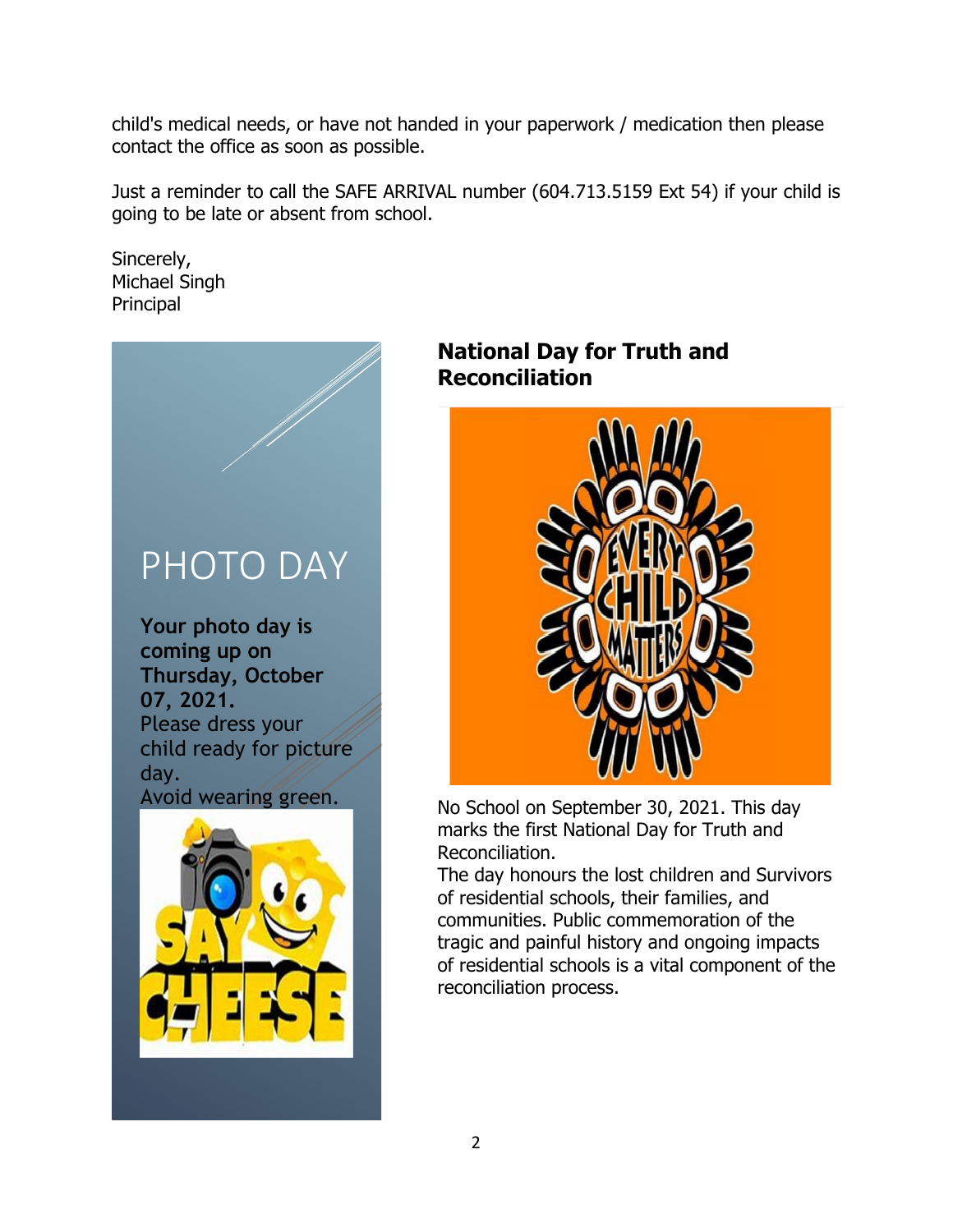#### **Lost and Found**

At the end of each week, we will roll out the lost and found items to the undercovered area so that parents can look and see if there are any items that may be theirs. Please come take a look on Fridays at 3 pm.



## **Student Sign Out Procedure**

When you pick up your child during the school day, please ensure that you sign them out at the school office. If you do not sign out your child, they will be unaccounted for, and the school will identify your



child as a 'missing' student and will commence a search of school grounds. If the school staff do not locate the child, and are unable to reach a parent promptly, the school will call the Vancouver Police Department. Therefore, clear communication is essential for ensuring the safety of your child and to prevent unnecessary searches.

Thank you for helping us keep your children safe!

#### **Late Arrivals**

Late arrivals are of great concern to staff. We encourage parents to ensure that students arrive at school on time. Promptness is important; late students disrupt the



classroom, and it is difficult to keep up when valuable instruction time is missed.

### **CHEQ survey for K parents**

"Parents of kindergarten students can expect an email from the school district inviting their participation in a VSB-supported UBC questionnaire ("CHEQ"). The email will describe this project in detail. Your participation is entirely voluntary but would be appreciated." For more information see link below: <http://earlylearning.ubc.ca/cheq/>

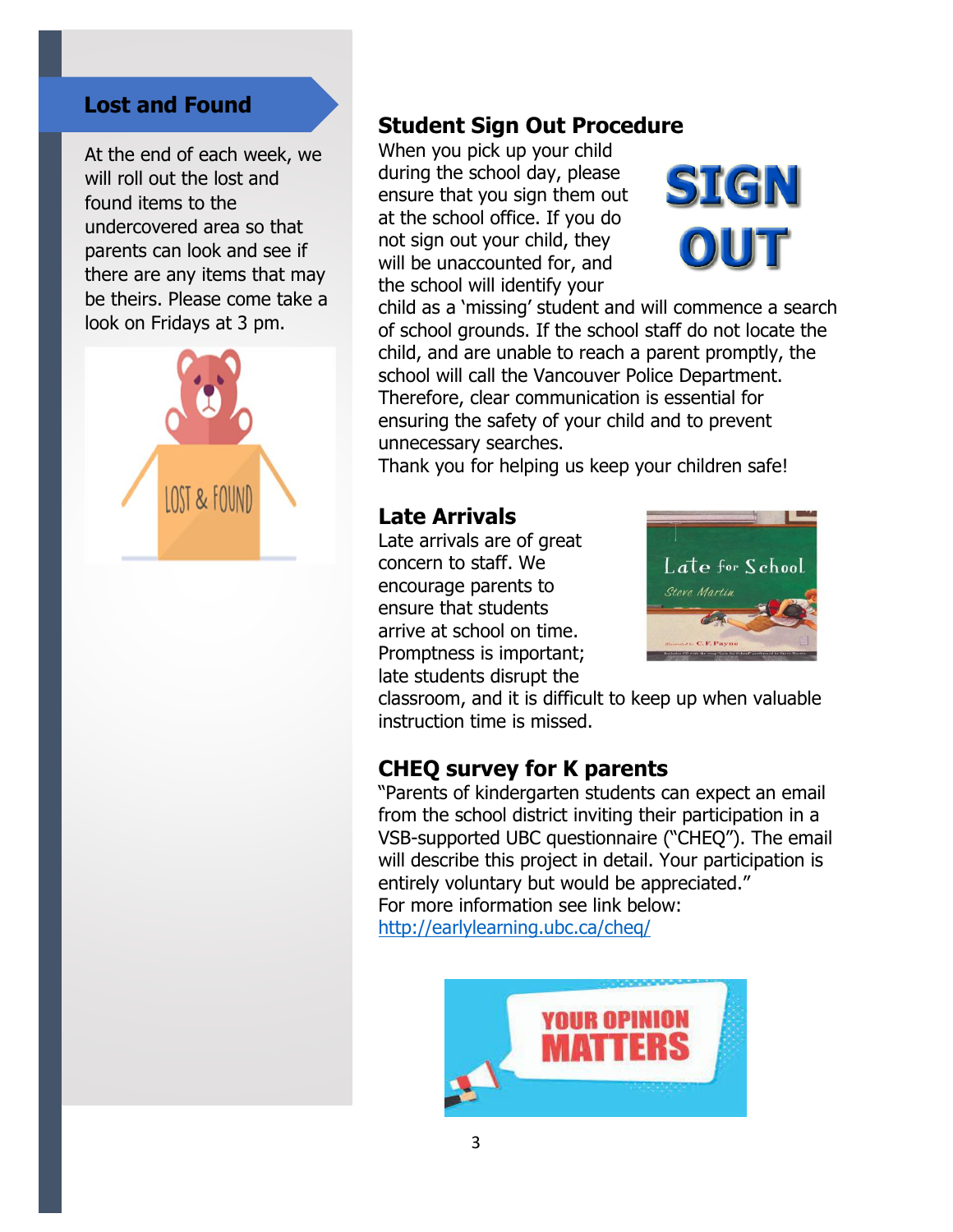# **Cross Country**

Cross Country is up and running! If your child has signed up, please ensure that permission forms are handed in and proper running shoes are worn. Practices are Monday and Wednesday mornings at 8:15 am. The Mini-Meets are Tuesday, October 5; Thursday, October 14<sup>th</sup>; and Monday, October 18<sup>th</sup>.



# **PAC Meeting**

Our first PAC meeting is coming up on Tuesday, October 5<sup>th</sup> at 7pm. The link is on the [PAC website.](https://www.mckechniepac.ca/) To join [click this link.](https://teams.microsoft.com/dl/launcher/launcher.html?url=%2F_%23%2Fl%2Fmeetup-join%2F19%3Ameeting_MjcyMTJjM2EtYzkyMC00MGNhLTliZjYtZjlmMjhiODdmOGI0%40thread.v2%2F0%3Fcontext%3D%257b%2522Tid%2522%253a%25220b8a2e58-7b30-4a08-bab7-d75559e0e3a5%2522%252c%2522Oid%2522%253a%252202b3038b-5047-4330-a82e-59928a446d11%2522%257d%26anon%3Dtrue&type=meetup-join&deeplinkId=f40dacba-970f-4409-a305-d799960a4be9&directDl=true&msLaunch=true&enableMobilePage=true&suppressPrompt=true)



## Important Upcoming Dates

**Thursday, September 30**

**The National Day for Truth and Reconciliation — No School for Students**

**Tuesday, October 5**

**PAC Meeting at 7:00 pm [online](https://teams.microsoft.com/dl/launcher/launcher.html?url=%2F_%23%2Fl%2Fmeetup-join%2F19%3Ameeting_MjcyMTJjM2EtYzkyMC00MGNhLTliZjYtZjlmMjhiODdmOGI0%40thread.v2%2F0%3Fcontext%3D%257b%2522Tid%2522%253a%25220b8a2e58-7b30-4a08-bab7-d75559e0e3a5%2522%252c%2522Oid%2522%253a%252202b3038b-5047-4330-a82e-59928a446d11%2522%257d%26anon%3Dtrue&type=meetup-join&deeplinkId=f40dacba-970f-4409-a305-d799960a4be9&directDl=true&msLaunch=true&enableMobilePage=true&suppressPrompt=true)**

# **Parents in the building**

Due to Health and Safety protocols, parents are not allowed in the building, unless they have an appointment. If you need assistance, please call the office and we will be happy to help you.